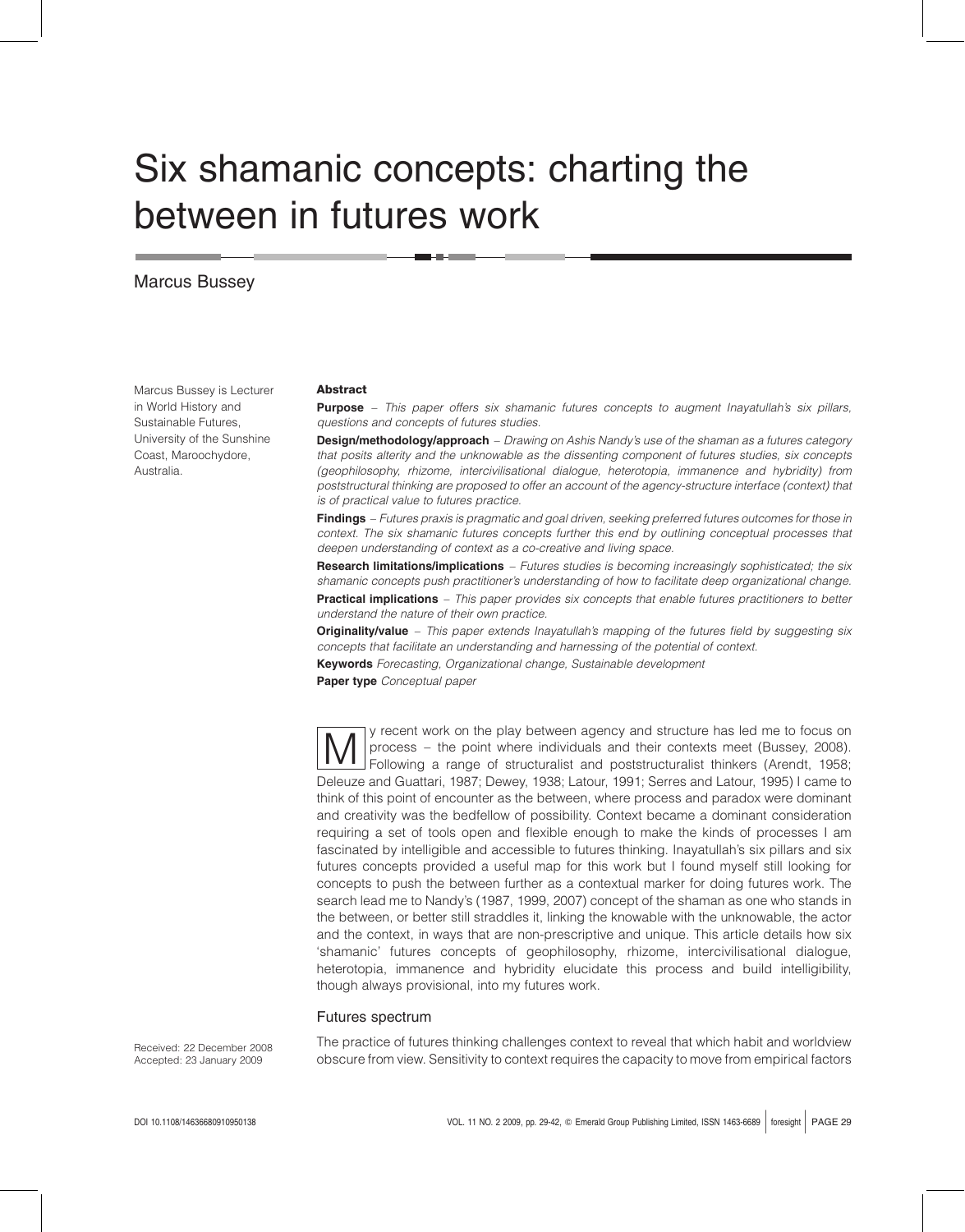shaping our experience of reality, to the sense making we apply to this reality, to critical engagement with the powerful processes that order this sense making and finally to holistic engagement with the environment-body-mind-spirit continuum. Context thus evokes the ability to navigate the futures spectrum described here from empirical, to interpretive, to critical to holistic-spiritual. As noted, Inayatullah describes six pillars, six questions and six concepts that underpin such futures thinking (Inayatullah, 2008). This article suggests that in addition to these pillars, questions and concepts, which supply the epistemological, procedural and structural underpinning for futures praxis, we need a further six concepts that operationalise the interface between individuals and their context. Following Nandy's work these concepts are described as shamanic and are employed to enrich and destabilise practitioner's encounters with context.

In his overview of the six pillars, six questions and six concepts of futures studies Inayatullah details the structural processes for engaging futures thinking and the conceptual ground upon which this work is to occur. The six shamanic concepts bring to his map six concepts that engage poststructural insights into the cultural processes that underpin, consciously and unconsciously, futures thinking. They are responses to the encounters that occur at the micro level of daily life and also the macro level of civilisational process. They offer an account of the prosaic that sets it against the deep, the mysterious, the paradoxical and the transformative. The shaman in this context acts as a signifier for our groundedness in the life world, while acknowledging that there are other, less coherent, less tangible and more mysterious dimensions to our being and becoming.

## The shaman

Nandy has argued on a number of occasions for the importance of the shaman to futures thinking. The shaman cannot be captured by a single lens because the ''shaman has one foot in the familiar, one foot outside; one foot in the present, one in the future; or, as some would put it, one foot in the timeless'' (Nandy, 2007, p. 176). Futurists with a pluralist commitment must struggle to be open to the multiple, the layered, the contradictory and the irrational, being able as Judge (2008a) argues to practice ''the deliberate avoidance of definitional closure through 'not saying'''. For Nandy the shaman is a strategic manoeuvre that represents the spirit of dissent. Invoking the shamanic offers a way out for those struggling to free themselves from dominant narratives that come from somewhere else. Thus, he observes of many ''developing'' societies that ''[t]hey have a past, a present, and someone else's present as their future'' (Judge, 2008a, p. 174). Nandy's advice for the intellectual (read futurist) is to cultivate dissent:

I doubt if the rebellious spirit of humanity can ever be fully captured in what is essentially one civilization's concept of rebellion at a particular point of time. What is dissent if it has no place for the unknown, the childlike, and the non-rational? And what is the intellectual's job definition if it does not include the ability to be in a minority and at the borderlines of the knowable (Nandy, 2007, p. 185).

This article suggests six shamanic concepts – geophilosophy, rhizome, intercivilisational dialogue, heterotopia, immanence and hybridity – as concepts that offer a set of categories that facilitate such dissent and a commitment to the non-rational, which is basically anything that lies beyond the dominant paradigm, and that which lies at the edge of the knowable. They embody an approach to futures work that offers multiple entry and exit points to thinking about human agency and transformative praxis. In doing so, these concepts extend the original commitment of Futures Studies to strategic engagement with reality (Clarke, 1996) to forms of futures thinking beyond the epistemic range of the instrumental rationality (Horkheimer and Adorno, 1972) that dominated its early years.

## The shamanic tool kit

Nandy's (2007, p. 176) work on the ''shamanic'' element in futures studies, which has a foot in both the present and the immanent, is an invitation to explore possibilities beyond immediate strategic concern without in anyway diminishing the concrete and strategic realities futurists face. This is the paradox of such an approach that plays on tension and inversion where the best strategy, shamanically, may be no strategy (Senge et al., 2004). To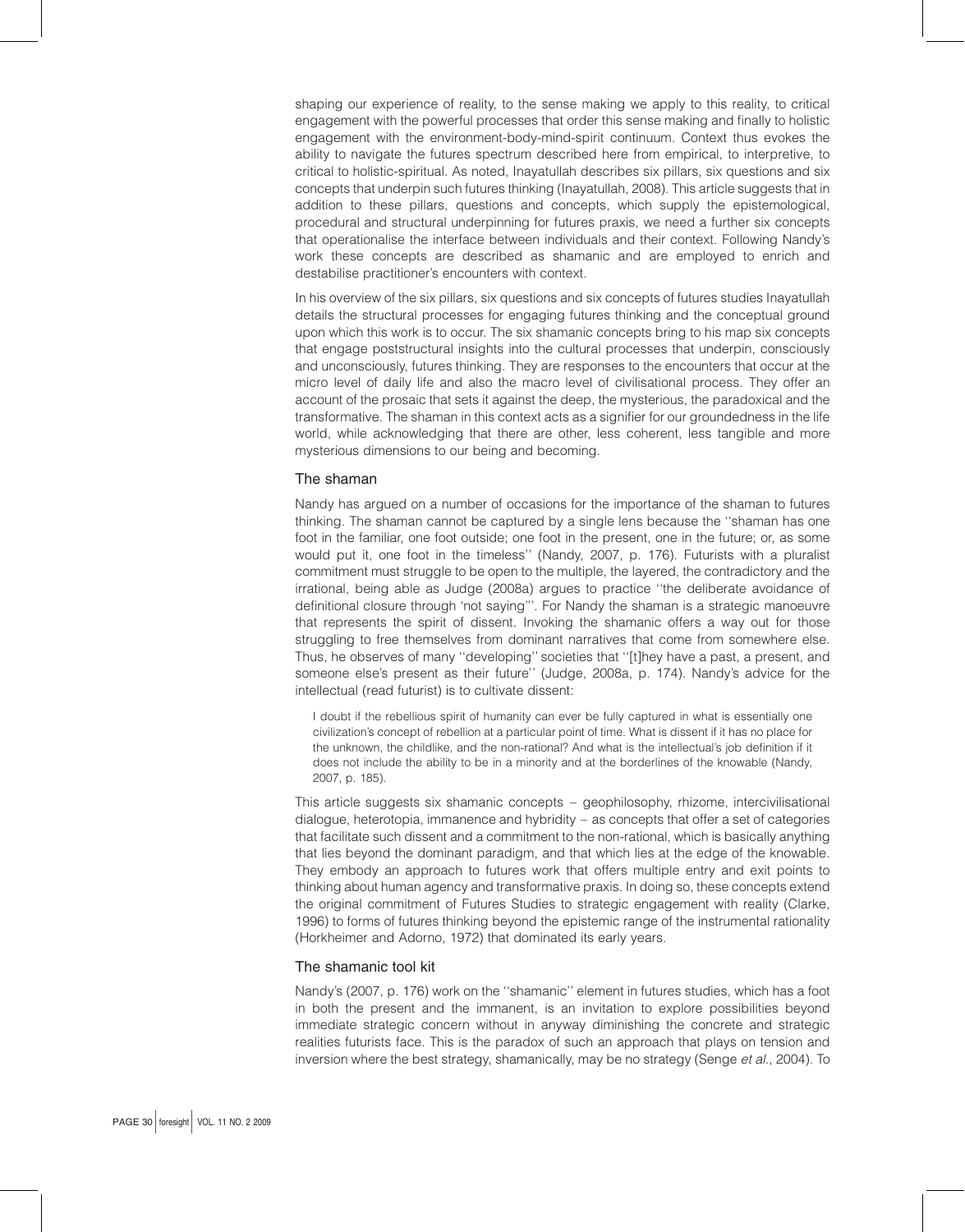engage with the depths of the between this article seeks to operationalise the shaman as a discursive stance with relevance for futures thinking beyond acting as a category for the other within a dominantly Western framework.

To activate this ''shamanic'' space the following six shamanic concepts will now be introduced:

- 1. geophilosophy;
- 2. rhizome;
- 3. intercivilisational dialogue;
- 4. heterotopia;
- 5. immanence; and
- 6. hybridity.

These concepts augment the trio of ''sixes'', namely the ''six foundational concepts'', the ''six questions'' and the ''six pillars'' of futures studies, proposed by Inayatullah (2008). The six concepts described here supply reference points for negotiating the futures terrain and enabling an understanding of agency that accounts for both subjective and structural process. This twofold objective is important when institutional outcomes are sought. Institutions, as structural expressions of social process, require a structural hermeneutic yet agency, which lies by definition, beyond structure  $-$  or at least dialectically defined vis- $\dot{a}$ -vis structure – requires a poststructural and postmaterial invitation to any conversation about its role within institutional process[1].

The futures thinking that emerges as a result, elicits a range of new categories that facilitate the intersection of poststructural and structural processes. This work allows for agency to be evaluated as a process of human activity that moves between these two epistemological commitments while flagging a beyond that is immanent to context.

These six concepts are theoretical positions with practical applications within the futurist's working life.

## 1. Geophilosophy

Gilles Deleuze and Felix Guattari's concept ''geophilosophy'' (Deleuze and Guattari, 1994, p. 85ff) challenges the absolutist root of Western philosophy and history by linking both to the universalising culture of capitalism (Box 1). The result is the opening of philosophy – which they define as the art of making concepts (Deleuze and Guattari, 1994, p. 2) – to a conversation beyond its borders; and here borders pertain to culture, tradition as well as academic discipline. Gough (2007, p. 286) sums up the creative challenge this concept holds.

Deleuze and Guattari's geophilosophy enlarges the field of concepts and signs that we can deploy to account for difference, which in turn multiplies the possibilities for analyses, critiques, and interventions. Such a broadening of our repertoires of representation and performance may be particularly useful when we encounter remarkable difference (difference that puzzles, provokes, surprises or shocks us) [. . .]

Thinking geophilosophically allows the analysis to enter into creative synergy with non-Western concepts and possibilities. As with many of Deleuze and Guattari's concepts it has a spatial quality. Not only does it invite in the non-Western other, but also more broadly the atemporal – what they call the aphasic (Deleuze and Guattari, 1994, p. 109), the

#### Box 1. Geophilosophy

Knowing grounded in geopolitical grid. All knowledge is invested in its own history and references meaning against this. When geophilosophies interact new possibilities emerge

This futures thinking asks: What is the civilisational commitment of this line of thought? How might geo-futures become bio-futures?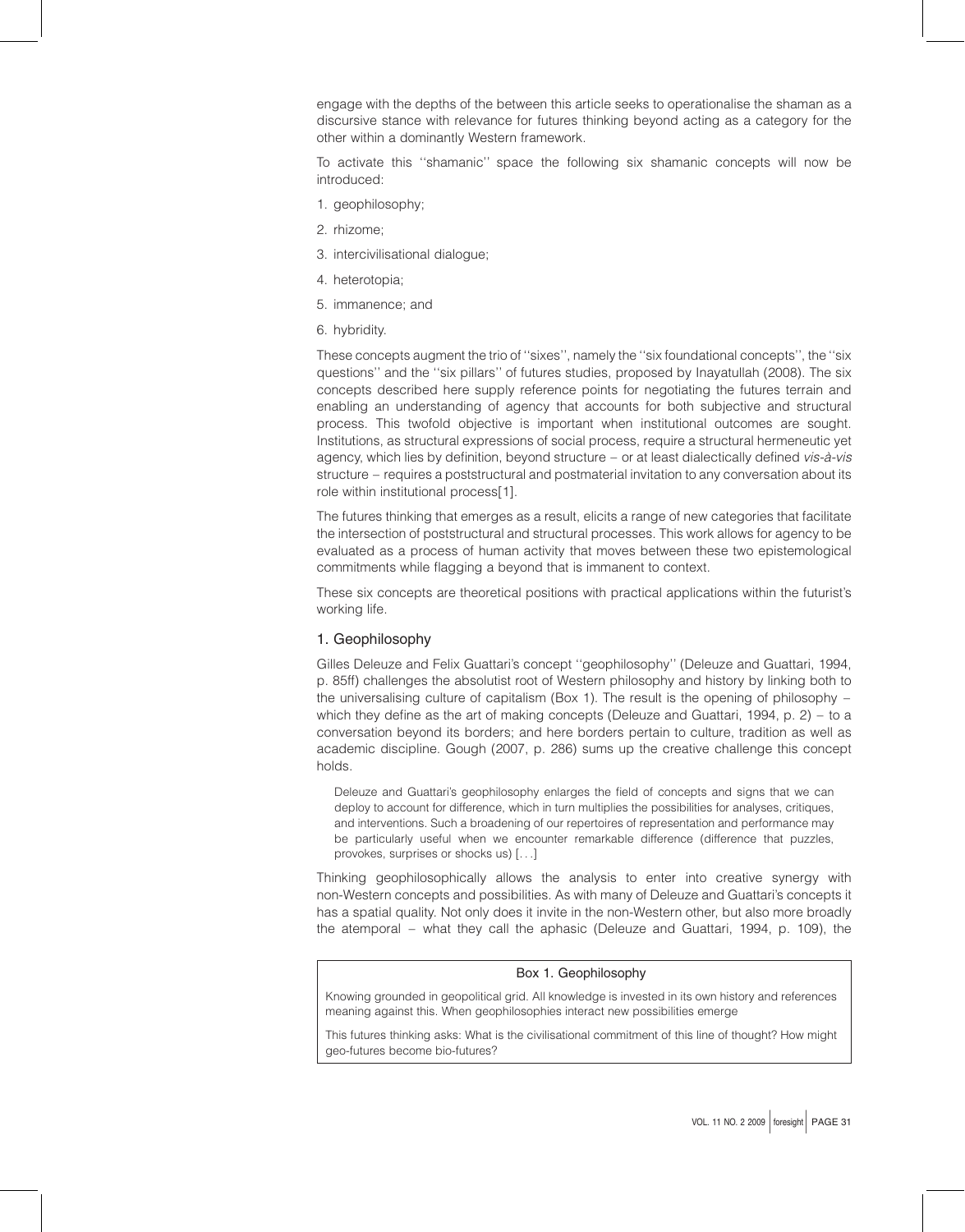pre-modern, and the post-Western. Such encounters allow psycho-social space (traditions) and human agency to be rethought (Dallmayr, 2002; Giri, 2006).

That such an approach is considered appropriate arises from the impact of globalisation on the futures context under examination. Futures studies aim to expand human potentiality and explore issues that are emergent in order to engage proactively with ever more complex choices. The goal is to identify and develop a range of preferred futures. These preferred futures have expanded and diverged as a result of globalisation. This is a new and unstable situation marked by what economist Joseph Schumpeter has called ''creative destruction'' (cited in Senge et al., 2004, p. 84). In this context, as traditions encounter one another, there has been an increased range of preferences on offer. Such encounters are sources of great vitality for the futures field and can result in a wide range of hybrid possibilities.

Furthermore, in recent years a postcolonial temper has expanded the critical grammar of futures work (Sardar, 1999) as the largely Western reach of futures studies has encountered clear voices of dissent from activists and academics working in the majority world (Nandy, 2004; Lal, 2002). Such dissent has sought to operationalise the other (Said, 1995; Butler, 2004) as an active participant and stake holder in futures thinking that is original and authentic and free, when necessary, to move beyond the paradigm of Western rationality (Lal, 2002). As noted above, Nandy (2007) has offered the indigenous notion of the shaman as a metaphor for such dissent. Deleuze and Guattari provide the theoretical context for dissent by challenging traditional epistemological and ontological assumptions about reality and offering geophilosophy as a critique and an invitation to ''shamanic'' thought.

Finally, geophilosophy implies process. It is the encountering under a set of historically and culturally determined rules that facilitate what Deleuze and Guattari (1994, p. 38) call ''becoming'', which as they remind us is always double, marked by the immanence of multiple, or what they like to call ''fractal'' (Deleuze and Guattari, 1994, p. 40), inversions. In this context nothing is static, and the critical agent too moves as an ''a-signifying particle'' (Deleuze, 2006, p. 15) that is always under construction/deconstruction (Semetsky, 2006, pp. 16-17). Thus subject and context are inseparable. Semetsky (2006, p. 14) makes this point:

The subject is never an isolated independent individual but is the most versatile component of the whole complex collective system.

This ''system'' is rich with possibilities. This is not a dualistic process, like a Marxist dialectic, but a process of disengaging from an over attachment to any specific context other than the context of becoming, itself forever immanent in the moment; always finding entry and exit points. Yet, as Deleuze and Guattari (1987, p. 7ff) point out, both entry and exit are relative in that we are, by the very nature of our social and historical being, forever inside what they call the rhizome. It is in this potent metaphoric concept (Reynolds, 2004, p. 29) that they develop a process structure which can be utilised to negotiate the epistemological and cultural terrain of the critical stance. The following section outlines this process structure.

## 2. Rhizome

Geophilosophy brings to futures thinking a context that acknowledges the historical construction of Western philosophy as a project of epistemic ''democratic'' imperialism (Deleuze and Guattari, 1994, p. 97). Critical Futures Studies, though located within this context, is also ethically committed to transcending it. Deleuze and Guattari developed the rhizome (Box 2) as a procedural metaphor for facilitating such transformative aspirations. Their thinking, as May (1994, p. 34) notes of Deleuze, is not philosophical in the traditional sense but seeks instead to loosen the hold of a specific episteme on thinking by ''offering us different ways of looking at things''. Albrecht-Crane (2005, p. 129) makes the same point, stating that all of Deleuze's writing is designed to ''make possible new ways of thinking''. This is an ethical activity that challenges the power of context to determine a single reality. Thus May (1994) argues that:

For Deleuze, the project of philosophy is one of creating, arranging, and rearranging perspectives.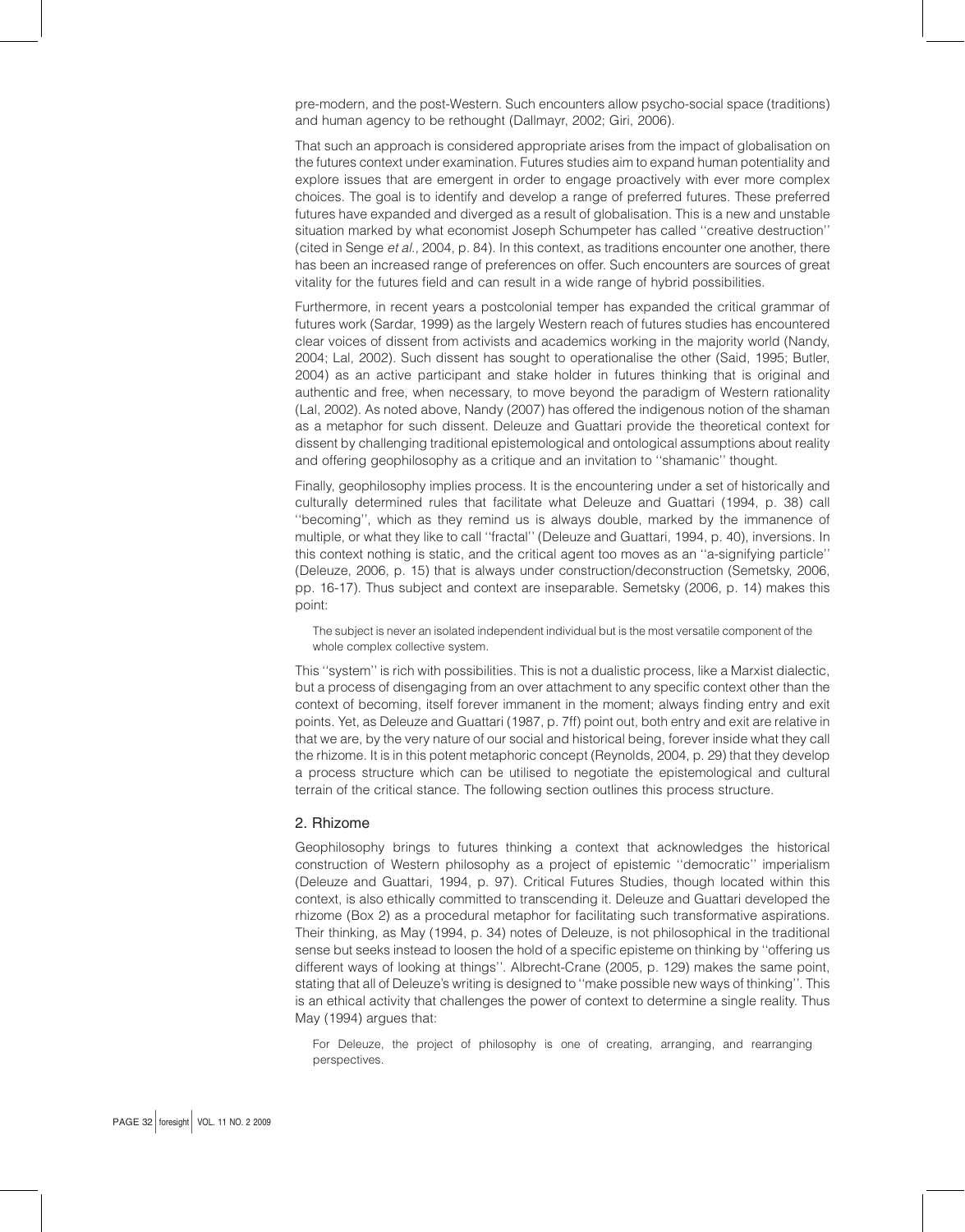#### Box 2. Rhizome

Context to be understood as relational, relative, multiple and organic; process orientation that disrupts the apparent stability of any moment; context is co-created, unique, ephemeral and internally logical (coherent).

The issue for futures this is: What does each stakeholder in a context bring rhizomically to that encounter? How can the co-creativity of this encounter be maximized? And therefore what method best harnessed the potential of the rhizome?

The metaphor of the rhizome, pictured in Figure 1, allows for context to be understood as relational, relative, multiple and organic.

Hence, rhizomic thinking disrupts the order and pattern of a context, making it vulnerable to the multiple voices suppressed by a dominant discourse. The nature and function of the rhizome is outlined in detail by Deleuze and Guattari. The rhizome is a concept designed to spatialise our thinking about power and order. It allows for connection to be identified within a ''grid'' (Deleuze and Guattari, 1987, p. 9) of possibility that is the contextual field. As Albrecht-Crane (2005, p. 126) points out:

Deleuze's writing, and his argument, can in fact be summarised as employing and discovering ranges of variables, multiplicities, that are not subsumed under molar processes. Thus, opposing the territorial aspect of order-words, Deleuze speaks of a ''rhizome'' as an open system that emphasises the capricious, undifferentiated and ''nomadic'' character of life and language.

Although an open system, the rhizome still represents a place – a becoming place, or a between place – that corresponds with an activity such as thinking, languaging, painting, playing music, philosophising, blogging, even cooking. Rhizomic thinking at times works the macro dimension of social reality with discursive strands functioning as rhizomes; at other times the rhizome functions at the micro level of interior subjectivity – in this it draws together all the experiences and personal narratives of multiple subjectivity. In these contexts rhizomic thinking maps the threads of meaning-making as rhizomic narratives that function as connections and relationships both expressed and unexpressed. As Deleuze and Guattari (1987, p. 21) note this is a process:

[...] the rhizome pertains to a map that must be produced, constructed, a map that is always detachable, connectable, reversible, modifiable, and has multiple entryways and exits and its own lines of flight.

The map is constructed, often unconsciously, by those present in the context both physically and historically, and, in some respects, also by those who will constitute it in the future. Each constituent part of this field behaves as a signifier that crosses space and time, following what Deleuze and Guattari (1987, p. 9) call ''a line of flight''. Each line of flight marks the

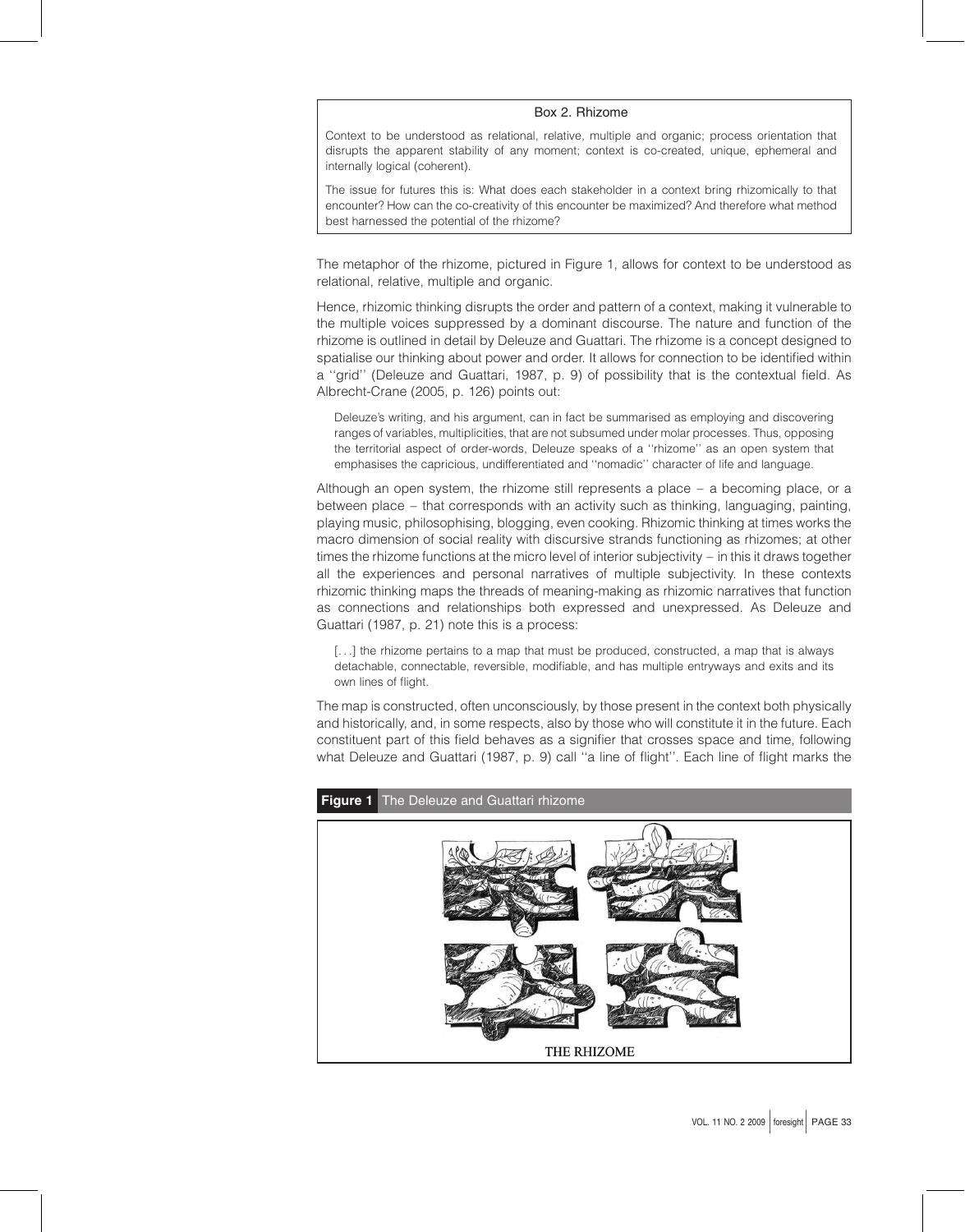passage of a rhizome (idea, person, virus, tradition, etc.) from one context to another. Thus the Greek notion of democracy follows lines of flight that bring it into multiple contexts in the twenty-first century where ''democracy'' is no longer a unitary concept (if it ever was). As lines of flight intersect they build up fields of intensity that act like gravity to shape the context, anchoring meaning in a shared ''gravitational field'' as is shown in Figure 2. In this context power is understood as the capacity to generate and maintain such a field of intensity.

Such ''fields'' are where knowledge is constructed. Knowledge for Deleuze ''runs in between the visible and the articulable'' (Semetsky, 2006, p. 14)[2]. Deleuze and Guattari (1987, pp. 9; 22-3) emphasise the constructed nature of the rhizome and thus describe them as assemblages being assembled and disassembled (reterritorialised and deterritorialised following lines of flight), ruptured, fragmented, transposed and folded: yet the planar nature of the rhizome remains. Furthermore, there is an implied dimensional hierarchy present in the concept that allows for rhizomes within rhizomes within rhizomes. Thus as noted already, we can have macro rhizomes that correspond to discourses of meaning and micro rhizomes that pertain to the very interior of each subject.

For Deleuze and Guattari, rhizomes are constructed of multiplicities that account for the multiple behind the unitary facade. Thus they argue:

A multiplicity has neither subject nor object, only determinations, magnitudes, and dimensions that cannot increase in number without the multiplicity changing . . . (Deleuze and Guattari, 1987, p. 8).

These multiplicities are layered and function rhizomically – hence they are unstable, moving processes[3] – and are of real import to our understanding of a layered and contextual method such as CLA. This layered process is explained with reference to the puppet and the puppeteer:

Puppet strings, as a rhizome or multiplicity, are tied not to the supposed will of an artist or puppeteer but to a multiplicity of nerve fibers, which form another puppet in other dimensions connected to the first ... An assemblage is precisely this increase in the dimensions of a multiplicity that necessarily changes in nature as it expands its connections. There are no points or positions in a rhizome, such as those found in a structure, tree or root. There are only lines (Deleuze and Guattari, 1987, p. 8).

As a critique of knowledge the rhizome is radical (no pun intended) as it places the knower in a relationship of becoming with the known. We are in the middle of the rhizomic field, being participants, as Kaku (2005) notes, in the universe. From a critical perspective this is a difficult even paradoxical position to be in as critique has usually implied distance. Deleuze and Guattari (1987, p. 23) acknowledge this:

It's not easy to see things from the middle, rather than looking down on them from above or up at them from below, or from left to right or right to left: try it, you'll see that everything changes.

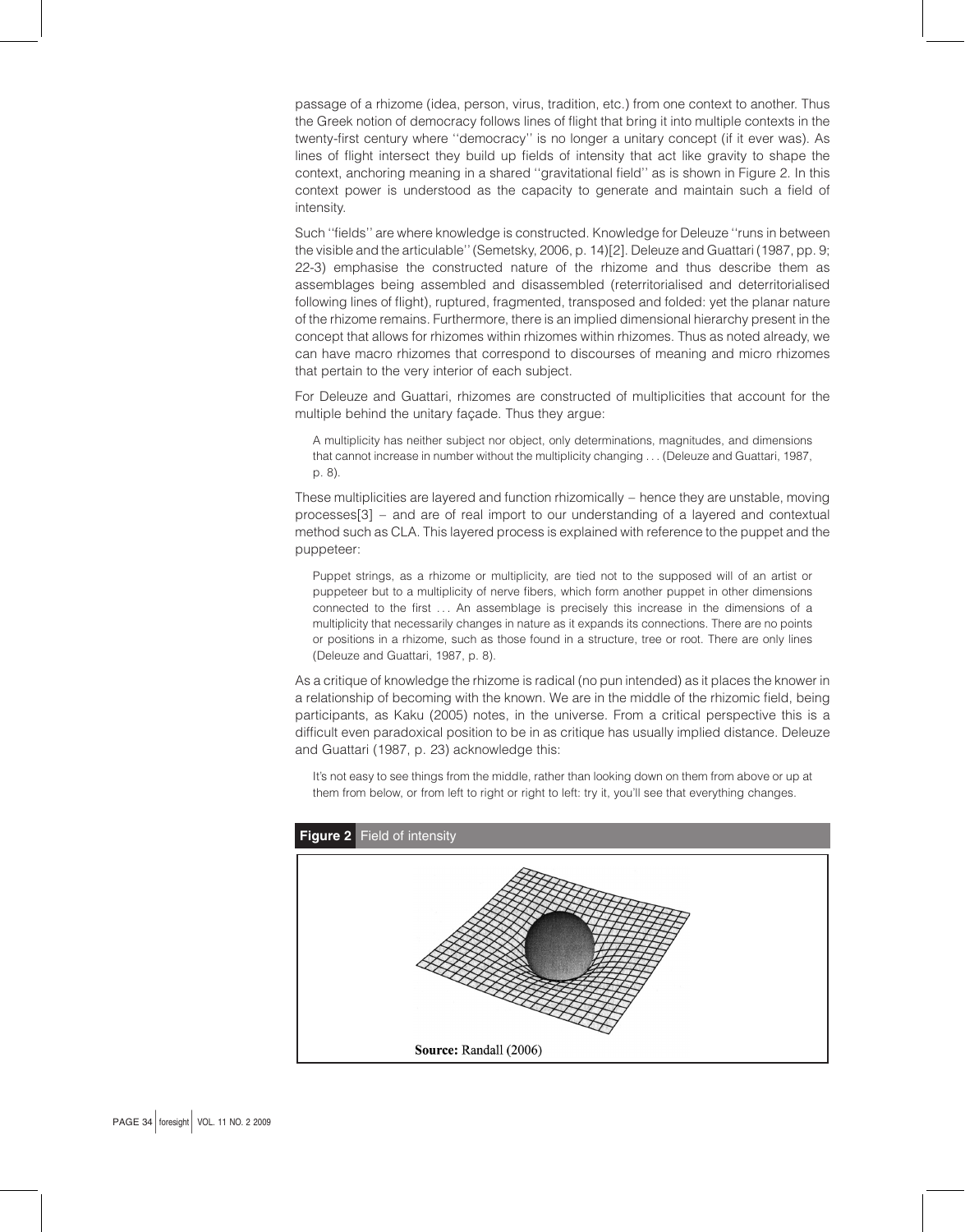Rhizomes therefore represent a participatory logic that account for reality contextually, functioning at different times – or simultaneously – as discourse, as local subjective practice and as cultural process.

This logic is the logic-of-becoming and is premised, as Semetsky (2006, p. 16) points out, not on beginnings and ends, but on ''middles and muddles'' and the presence that process requires of us (Senge et al., 2004). Furthermore, Semetsky (2006, p. 53) identifies a ''process-structure constituting an open ended non-linear system'' in this rhizomic muddling. Such procedural work is central to futures work and develops what Deleuze (cited in Semetsky, p. 63) calls ''a grammar of disequilibrium'' by applying various futures tropes, sometimes inverting philosophical assumptions, such as metaphysical dualism, inherent in Western philosophising while also augmenting the epistemic pool with concepts from non-Western traditions. In doing so a ''new syntax'' (Deleuze cited in Semetsky, 2006, p. 63) emerges as the rhizomic possibilities inherent in the potential for globalisation to generate a cross-civilisational dialogue are explored.

## 3. Intercivilisational dialogue

The futures space that the critical dimension of intercivilisational dialogue (Box 3) creates is inherently ethical. It is the space that Deleuze and Guattari (1994) invoke as the backdrop for the geophilosophical critique. Intercivilisational dialogue builds on the postcolonial sensitivity Nandy alerts us to, of the shaman (Nandy, 2007) pushing language and intelligibility into the shadowy domain of cultural memory and myth. Thus Ranajit Guha reminds us there is a critical sensibility we must explore that is ''born of the experience of living dangerously close to the limit of language'' (Guha, 2002, p. 6). Such a sensibility goes beyond the transdisciplinary as it is understood in the context of learning systems, actively seeking new categories for better understanding context and the role of people in context to transform it through the creation of new hybrid categories. It is futures studies' interest in new categories of understanding that leads to a focus on the intercivilisational dimension of shamanic futures thinking. That such categories are needed is attested to by the ''limit of language'' that Guha is referring.

Essentially the intercivilisational approach is a position at odds with the poststructural critique of universality (Giri, 2006). Its focus is on encounters between western and non-western philosophical and critical engagements with the world. It is the inevitable result of the colonial and globalising reach of human encounters. In this context tradition is central to an ethical and value-oriented appreciation of the possible new forms of thinking that can emerge from such conversations. In the following statement by Giri (2006, p. x), introducing his own intercivilisational work, we find a rationale for a transformative ethics rooted in a validation of non-Western forms of philosophic thinking:

The present volume presents the pathway of a conversational ethics and transformational morality and in this walking and wandering play an important role. In such an engagement of walking, we have to come out of our secured homes and systems, (risk again) and carry out conversations with both self and other in a new way. In our conversations, we have as much to cultivate the art of silence and listening as discursive argumentation. In fact, in its emphasis on listening and self-transformation, conversational ethics differs from the discourse ethics of Jurgen Habermas as the issues of the cultivation of silence, art of listening and self-transformation are conspicuous by their absence in such a predominantly procedural approach to ethics. In fact,

#### Box 3. Intercivilisational dialogue

Futures thinking enriched by array of new categories; Ecumenical temper – inclusively ethical; dialogical process that accommodates contradiction, paradox and aporia; backdrop for geophilosophy; result of historical processes of globalisation where encounters and cross pollination (hybridity) between tradition are inevitable.

The issue for futures thinking is: How can new categories be engaged to explore the limits of language and the possibilities of prediscursive formations?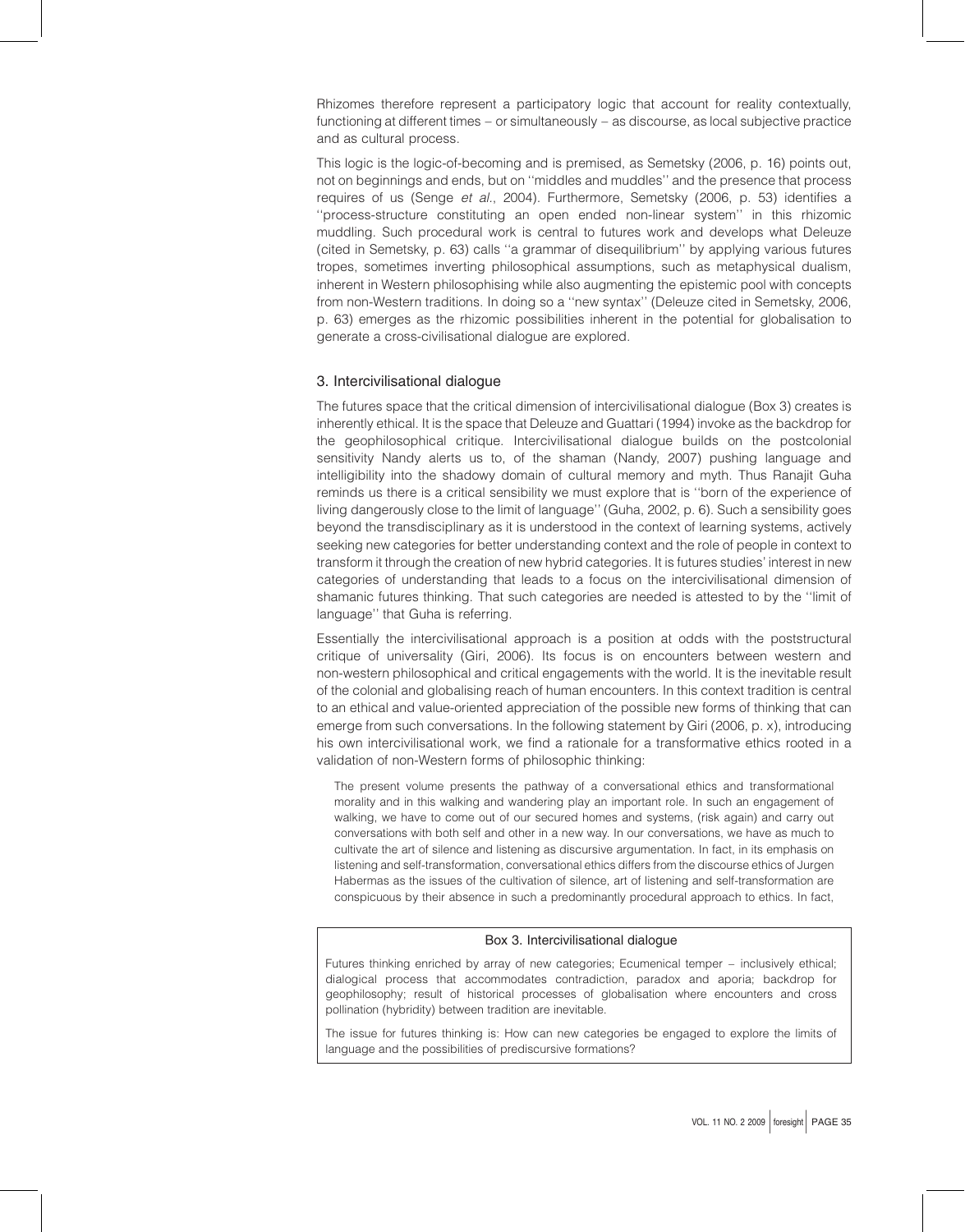building on Mahatma Gandhi and Rabindranath Tagore, the book pleads for a new ethics of argumentation where both reason and love animate practices of deliberation.

Giri's point is that in a globalising world, traditions are escaping their geophilosohpical configurations and seeking to both challenge and engage the dominant ''fortress-West's'' rational-linguistic theoretical traditions that have defined critical inquiry to date. This bringing in of tradition – rich in values and alternative categories – allows for a prephilosophical ''indigenous voice'' that generates new conceptual and discursive practices to enlarge the act of questioning. So, though as Muecke (2004, p. 163) rightly observes, ''The practice of writing is the thinking'', the practice of writing, or storying, is also the ''feeling'' that goes with this. As Australian Aboriginal elder Neidjie (1989, p. 19) states:

This story e can listen careful and how you want to feel on your feeling. This story e coming through you body, e go right down foot and head, fingernail and blood . . . through the heart.

This embodied sense of the presence and process of story-discourse that Neidjie captures so well, conflates the Western separation of parts (human-natural; I-other; subjective-objective; etc.) that Latour (1991) critiques so strongly. The richness of this intercivilisational approach is great and it offers limitless possibilities for what Deleuze and Guattari characterise as ''lines of flight''. Such lines, they assert, are ruptures in a rhizome or semiotic chain in which the line of flight remains part of the rhizome while moving from context to context in a process they describe as deterritorialisation and reterritorialisation (Deleuze and Guattari, 1987, p. 9ff)[4]. Such lines of flight are evoked, for instance, by the movement of a word such as ''pyjama'' or a food such as the chilli from one geographical and cultural context to another in which they become naturalised within the new environment. Ideas and values also can move in this way with the West's encounter with Buddhism, a wide range of eastern esoteric knowledge, world music and cuisine being clear examples of how such a process occurs.

Giri (2006) insists that such engagements are inherently normative as they draw on traditions that are, from the Western perspective, ''pre-philosophical''. This term is used advisedly; it points to the grounding of cultural and philosophical activity in conscious or unconscious value systems: animism, empiricism, materialism, Buddhism, Tantra, etc. . . . Such lines of flight lead to encounters that generate ''normative conversations''. Thus Giri (2006, p. ix) observes of his own work that it is laden with ''normative conversation(s) [. . .] such as social criticism, cultural creativity, institutional well-being, self-development, dialogical democracy, civil society, social exclusion, identity politics and aesthetic ethics''.

The intercivilisational is not simply about the West appropriating concepts alien to it and thus reinvigorating its moribund system. Giri insists it must be about real dialogue, as equals[5]. Hattam (2004) makes the same point as he weaves an intercivilisational dialogue between critical theory and Buddhism. In this process he strives for ''a 'hermeneutical sensitivity and imagination' [Bernstein (1991, p. 65)] that will enable a dialogue to work across difference/incommensurability'' (Hattam, 2004, p. 23).

This intercivilisational positioning opens up the discursive space for rich dialogue[6]. It allows access to traditions that have not been trapped by a narrow scientised-worldview and the language matrix that supports this, and (worn so thin, as Arendt (1993) points out, as to break and scatter confusion, doubt, vulnerability into not just the philosophical domain, but also into the lives of all. This break brings a special, self-conscious relationship to both past and future. Arendt (1993, p. 14), who is condemned by her own historical position to a highly Western perspective, still identified this problem with clarity:

That ... tradition has worn thinner and thinner as the modern age progressed is a secret to nobody. When the thread of tradition finally broke, the gap between past and future ceased to be a condition peculiar only to the activity of thought and restricted as an experience to those few who made thinking their primary business. It became a tangible reality and perplexity for all; that is, it became a fact of political relevance.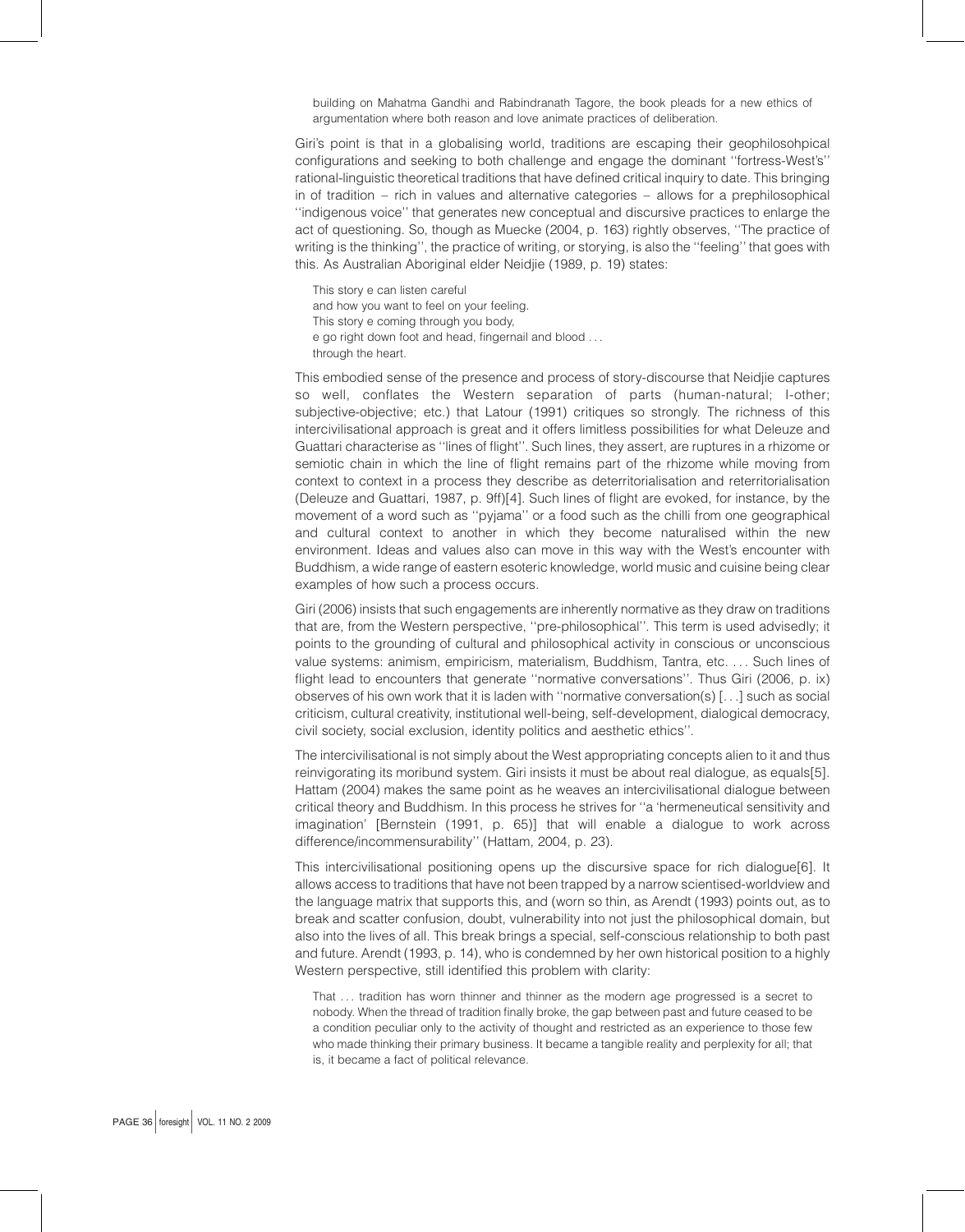Western critique, as a result, has a circularity about it because it has no reference other than itself: it has, as Deleuze and Guattari (1994) argue, no dialogical partner. Arendt is clear on this. Critique has failed because it is set within the context of a dead tradition, one premised on the duality of thought and action.

Our tradition of political thought began when Plato discovered that it is somehow inherent in the philosophical experience to turn away from the common world of human affairs; it ended when nothing was left of this experience but the opposition of thinking and acting, which, depriving thought of reality and action of sense, makes both meaningless (Arendt, 1993, p. 25).

Giri engages a Vedantic hermeneutic to deepen both the structural and poststructural conversations of Western critique. In this way he demonstrates a pathway back to an embodied critical faculty that bridges the gap between thought and action that Arendt laments. In this way he illustrates the intercivilisational capacity to deepen and enrich the critical faculty by making room for Nandy's shaman and Deleuze and Guattari's (1994, p. 109) ''people to come''[7].

## 4. Heterotopia

Foucault's (1986) concept of heterotopia (Box 4) is a useful way to represent the creative potential immanent in the context being explored. It evokes the shadowy space inhabited by Nandy's (2007, p. 176) shaman, who lives permanently between categories. For futures thinking it operationalises the fragility of the present, flagging the possibility that things can change, have changed and will change in the future. Hetherington's (1997) work on modernity and its eighteenth and nineteenth century heterotopias demonstrates this admirably. He works with the utopic of space to demonstrate how ordering emerges from novel encounters between concepts and sites. Such intersections channel the creative energy of periods into social forms and human aspirations. Through an analysis of sites such as the Palais Royal and the Factory the fluidity of social ordering – relationships of power, pleasure, desire and promise – become clear. These sites he calls ''utopic'', a term he borrows from Marin (1990), and defines as ''a spatial play on the theme of utopia'' (Hetherington, 1997, p. 10). At the heart of this idea lies the necessary tension to drive change. Hetherington (1997, p. 11) sees such a tension lying in Marin's reading of the word utopia itself:

This term, which [Marin] derives from a deconstructive reading of Thomas More's Utopia (1985), is associated with the ambivalence . . . contained in the original word utopia, which for Thomas More referred to both ou-topia meaning no place and eu-topia meaning good place. For Marin, who is neither concerned with ou-topia or eu-topia directly but the gap between them, a space that he calls the neutral, this deferral expresses the utopian idea as a process of spatial ordering and disordering that tries to close the gap. Marin's neutral . . . I shall argue . . . is also Foucault's heterotopia[8].

The point for Hetherington (1997, p. 11) is that modernity is built paradoxically around the tension between freedom and order. Both are situated sets of ''social performance'' that interface in specific sites. Such sites can be physical, like the Palais Royal, or ideal, like the generic factory. Yet both have a spatialised quality that contain ''like laboratories . . . new ways of experimenting with ordering society'' (Hetherington, 1997, p. 13). Furthermore, the transgressive nature of heterotopia, its creative potential, lies in the fact that it represents ''sites associated with alternate modes of social ordering . . . They are spaces, defined as Other...'' (Hetherington, 1997, p. 12).

Futures studies can be read as a heterotopic site capable of hosting contesting visions such as the empirical, the cultural, the critical and the holistic. It is in this way simultaneously able

#### Box 4. Heterotopia

Sites of alternate modes of social ordering; identifies tension and paradox; operationalises fragility; Utopic in nature.

The question then: What do heterotopias tell us about us?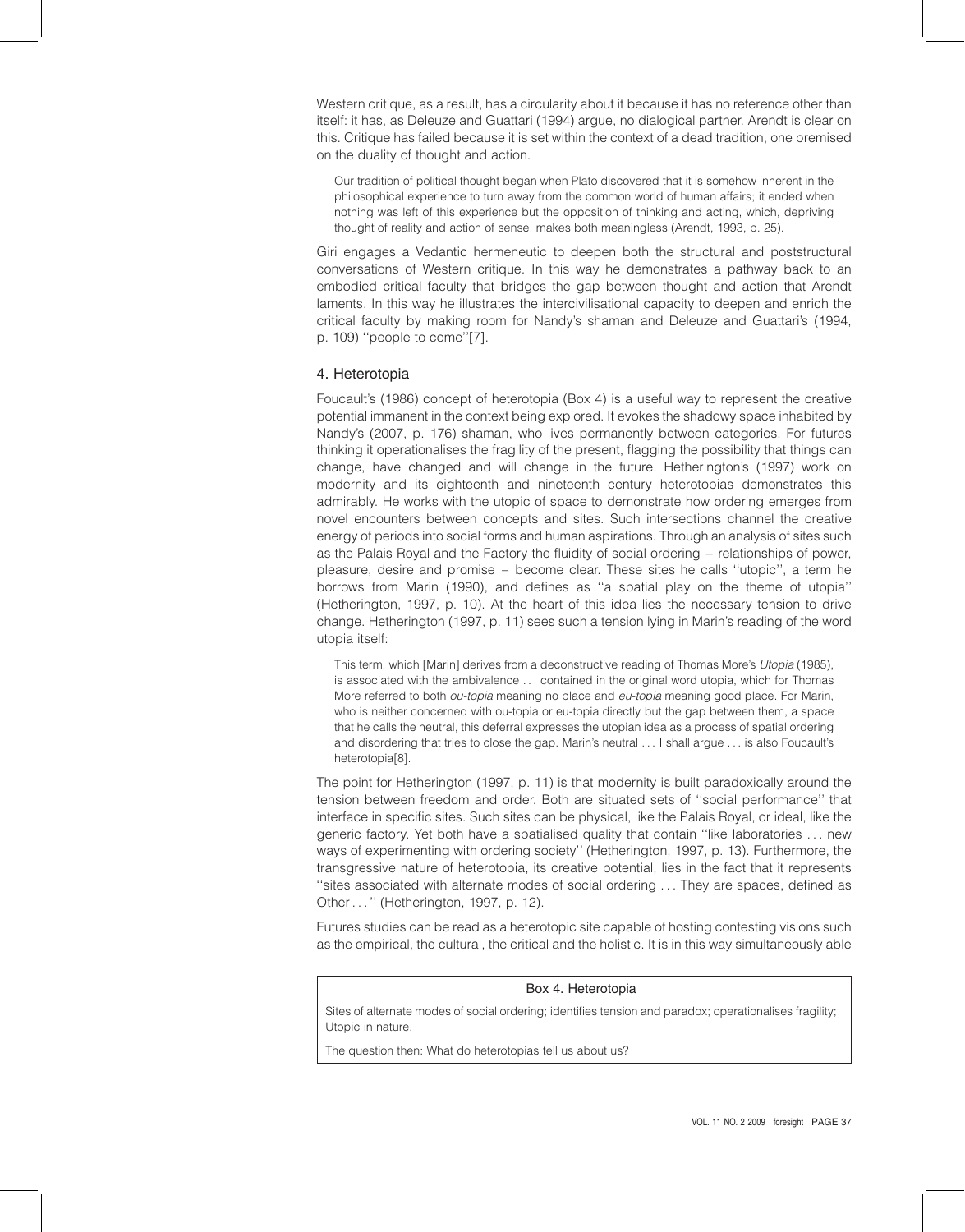to offer dramatically divergent sets of epistemological order. That futures studies can function as such indicates that the neutral quality that Hetherington and Marin associate with heterotopia as a site where all comers are allowed, and where the hybridity of encounter can occur, is clearly a necessary condition for creative futures thinking.

## 5. Immanence

The concept of immanence (Box 5) accounts for the multiple in the moment which we read as reality. As context is usually experienced as monolithic this is a useful antidote to despair and a stimulus for creative engagement with the forces that produce, and have a deep stake, in the dominant order. Thus it furthers the heterotopic potential of futures thinking. It does so in two ways. First, drawing on the critical work of Theodor Adorno, who pursued the immanent in the dialectic that produces reality, it is possible to find the Other or shaman, the inversion of the real, the rational, in any social context.

This inversion Adorno describes as the result of the ''negative dialectical'' potentiality of any context. Such a dialectic is described by O'Connor (2000, p. 57) as ''the consistent sense of nonidentity'' vis-à-vis the whole. This concept gave the title to Adorno's (1973) book of that name and formed his most sustained exploration of immanence as the creative presence of inversion (dialectic) in the social field (Adorno, 2000, p. 115). It is ably employed today in the work of the Israeli critical theorist and educator Ilan Gur-Ze'ev, who argues for a reformulation of Adorno's negative dialectics as an ''ethical experience [which] can offer transcendence, responsibility, and meaning, even if only dialectically, temporarily and with no total and eternal salvation'' (Gur Ze'ev, 2003, p. 14)[9].

Second, the concept of immanence provides another entry point into the praxis of futures thinking. Praxis, as a ''space'' between theory and practice, implies, as Freire (1972) noted years ago, the intersection of both the individual and a context. This context is the immanent process context of heterotopia and is both internal – shaped by the conceptual and emotional networks that are the individual's source of meaning – and physical, being a context in a culture, a time and amongst institutions. Praxis demands of the practitioner a grounded and pragmatic approach to all teaching contexts (Lather, 1986). Thus Inayatullah, as Ramos (2003, p. 50) notes, has developed CLA as a form of social pedagogy precisely because of his ''practise orientation''.

Adorno's work pushes such praxis into the critically epistemological domain because he acknowledges ''the immanent nature of consciousness'' (O'Connor, 2000, p. 57) as a precondition for action. O'Connor (2000, p. 55) points out that such a shift disconcerted many of his contemporary Marxists who sought to situate praxis as a purely political intervention. Adorno's placing of praxis in an immanent context foreshadowed the work of Deleuze and Guattari (1994, p. 40), who focus extensively on the prephilosophical nature of immanence as a plane of potentiality. Immanence, in the Deleuzean sense, implies both the possibility of inversion and the ground on which any philosophising occurs. May (1994, p. 36) thus acknowledges that Deleuze's planes of immanence ''indicate that there is no source beneath or beyond the plane that can be considered its hidden principle''.

Returning to Nandy's metaphor of the shaman it is possible to see the immanent in the moment and thus allow that beyond strategic self interest there is presence and spirit (Senge et al., 2004). It is not enough to predict an outcome, an event or even a possibility. What is central to this kind of ''shamanic'' futures thinking is subjective openness to possibility and the realisation, in both individuals and collectivities, that hope can be strategic and that ability to respond to change is more lasting when it is affective instead of strategic (Zournazi, 2003).

## Box 5. Immanence

Process of the multiple embedded in the singular; plane of potentiality; prephilosophical; process context for heterotopia.

We need to ask, What is present in context that moves us beyond strategic self interest?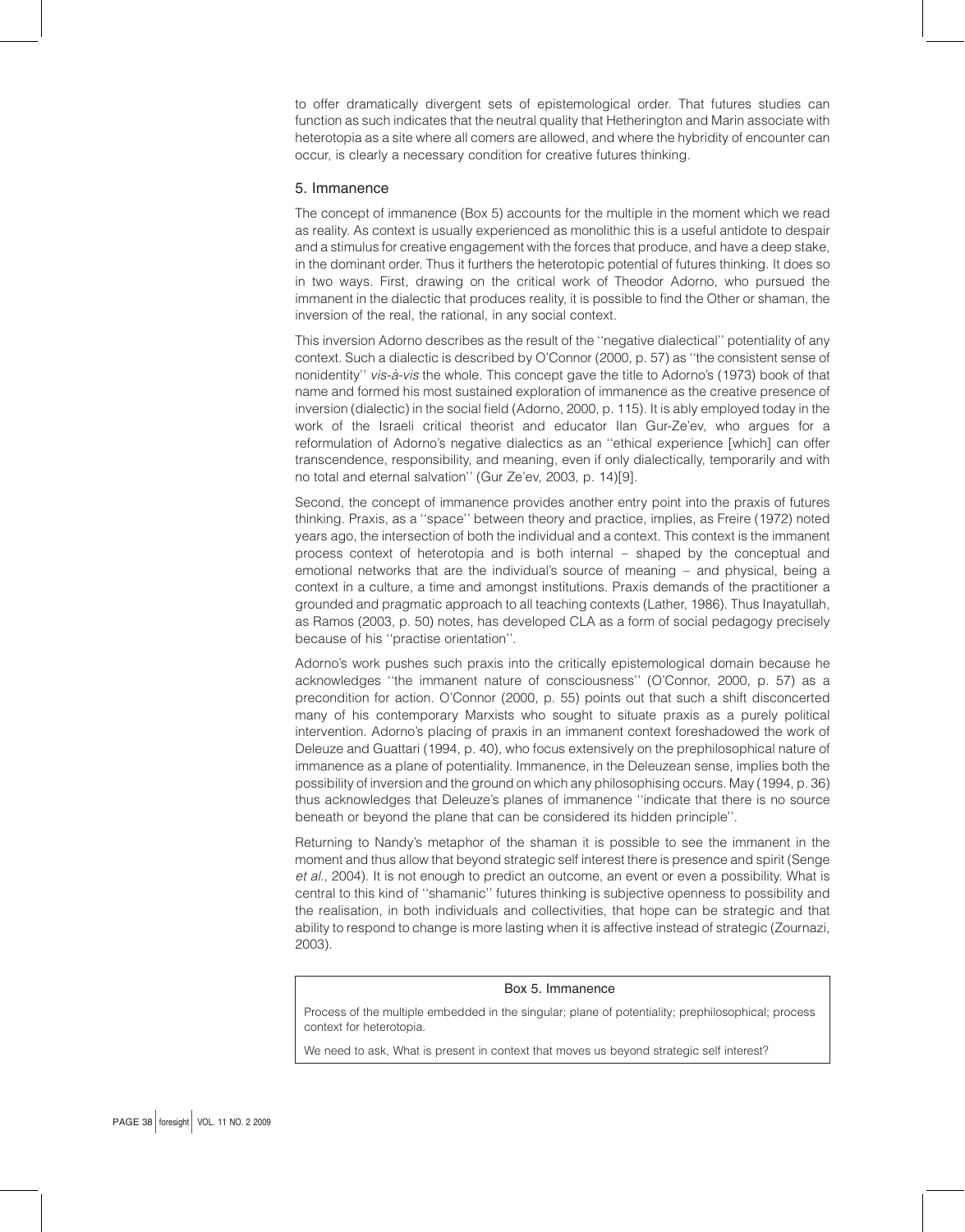Immanence enriches futures thinking by positing the possibility for inversion present in any moment. This is a source of hope but also a summons to engage the present as a field of being that is shamanically alive to alternate trajectories.

# 6. Hybridity

Hybridity (Box 6) is the result of encounter between heterogeneous processes and formations. It has been of interest to a range of poststructural and futures thinkers such as Serres and Latour (1995), Latour (1991)[10], Deleuze and Guattari (1987), Judge (2008b), Saniotis (2007). Hybridity offers framework for thinking about the creative process that accounts for cross over, transgression and emergence. As such, it is a witness to what Foucault called those ''dangerous coagulations''[11] (Baker and Heyning, 2004) that have the ability to combine and recombine the possible. In this way we encounter in a shamanic futures space epistemological hybrids that transgress disciplinary and cultural boundaries.

Sensitivity to hybridity makes the present remarkable in that it abounds in hybrid novelty. Thus it reveals the cultural processes that determine the experiential dimension that frames agency and determines the focus of shamanic inquiry. The field of futures studies through its intercivilisational awareness fosters hybridity and affirms the layered, multiple and ''coagulated'' space of the life world. Furthermore, hybridity is of great import to any reflection on the social, and on our ability to transform what Gough and Price (2004) call the ''it-ourselves'' category[12]. Such an approach implies:

. . . that ''things'' exist in a real sense but are neither the same as each other nor are they strongly separate, rather they are ''mutually'' constituted, distinguishable but not strongly dichotomised. Despite its ontological realism, this approach also assumes epistemological relativism; how we come to know reality is fallible, always in process and dependent on who is looking and the spatio-temporal context (Gough and Price, 2004, p. 27).

This link between ontological realism (this is real for me within the discursive context of my meaning making) and epistemological relativism (my way of knowing is grounded in my history, culture and subjectivity as is yours and they are different) is key to the it-ourselves consciousness that hybridity alerts us to. This is another modulation of the agency-structure, difference-repetition[13] motif that dominates not just futures thinking but much of the philosophical thought of the twentieth century on the nature of personal transformation and social change. The response of shamanic futures thinking is to focus on context: both the forces shaping it and the actors invested in it.

## Conclusion

These six ''shamanic'' concepts futures augment Inayatullah's (2008) trio of six pillars, questions and concepts. They have wide application and sensitise futures practitioners to the non-tangible dimension of futures work. They are shamanic in that they alert us to the relational dimension of futures thinking in which the other, that which stands beyond the dominant frame of reference (Nandy, 2007, p. 179ff), is central to a rethinking of the present. The emphasis is on process as a defining function of the between, the functional space between individual and structure, and though this is distributed unevenly throughout the six concepts – geophilosophy and heterotopia are less dynamic than the rhizome, intercivilisational dialogue, immanence, and hybridity – all have import for understanding how transformative praxis can be engaged and new categories for opening up the future developed and deployed.

#### Box 6. Hybridity

Bears witness to the creative possibilities of heterotopia, immanence, intercivilisational and transdisciplinary dialogue; product of rhizomic processes; inhabits context.

Salient questions are: How can we affirm the new, hybrid arrangements that emerge? How can we move beyond fear? How can we see ourselves as hybrids?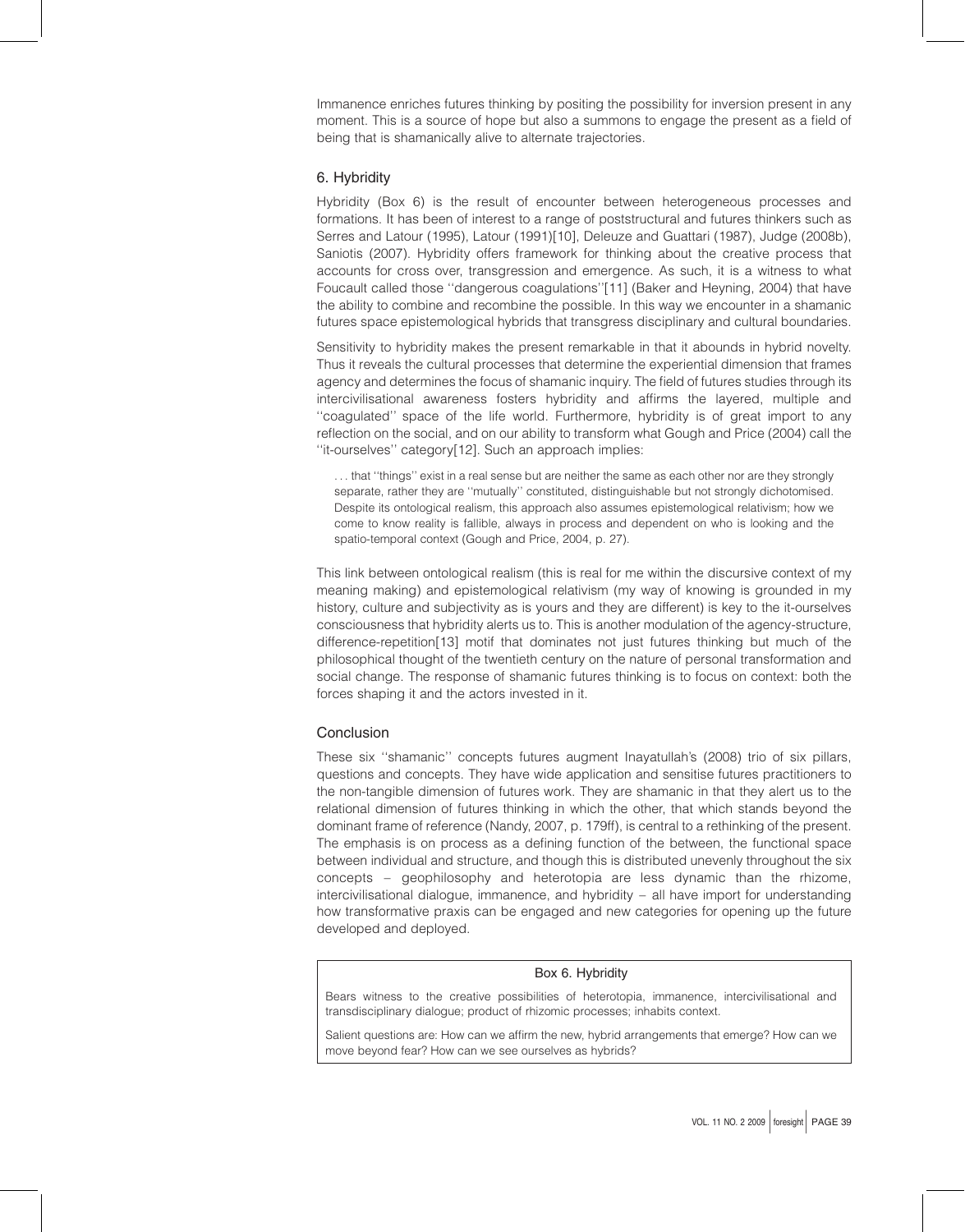## **Notes**

- 1. Tony Judge's work on the powerful nature of the prefix helps our understanding of the process nature of meaning production. Thus he notes ''A useful indicator . . . is offered by the pattern of prefixes in English and the manner in which they influence the appreciation of what is considered appropriate'' (Judge, 2008a)
- 2. In this is similar to Castoriadis' (1997, p. 185) ''logical fibres'' mentioned at the beginning of this chapter that produce a ''fantastic logic'' and lead us beyond words.
- 3. This is important because there is a degree of reification in the concept of discourse that tends toward a passive reading of the term. The rhizome brings dynamicity to the concept without in anyway detracting from its inherent insight into social praxis.
- 4. These authors note: ''These lines always tie back to one another. That is why one can never posit a dualism or a dichotomy, even in the rudimentary form of the good and the bad'' (Deleuze and Guattari, 1987, p. 9). For Deleuze and Guattari the rhizome is the most effective analogy for defining the creative potentiality of social space – the life-world. As the world has globalised so it has drawn more divergent material into its pool of potentiality. Each is a line of flight, something deterritorialised (removed from its endemic context) and reterritorialised (naturalised in a new context). This ''organic'' conceptualisation of system allows for flux, surprise and creative emergence while recognising the limits of knowledge and the strategic.
- 5. It should be noted that if we were to follow Levinas on this the other is ethically more important.
- 6. The use of the word dialogue, of course, evokes the work of Buber (1970). This has been developed as a form of political action by Israeli critical existentialist Haim Gordon who has worked for many years with groups of Israelis and Palestinians seeking to locate, inhabit and maintain an accepting dialogical space (Gordon, 1986).
- 7. They see these future people as immanent in the social, cultural and psychic structures of the present – They are ''becoming-people'': ''The people is internal to the thinker because it is a ''becoming-people,'' just as the thinker is internal to the people as no less unlimited becoming'' (Deleuze and Guattari, 1994, p. 109). This is fascinating in that it alerts us to a becoming-critical that is immanent and embodied like Giri's definition of criticism as ''life itself.''
- 8. It is interesting to note that what Hetherington and Marin see as a neutral space of between-ness is for Foucault and Deleuze the space of creative ferment where existence is far from neutral in nature.
- 9. Gur-Ze'ev's (1994) wording here is remarkably similar to Deleuze's when describing the immanent ethical dimension of transcendental empiricism.
- 10. What Latour (1991, p. 30) sees as the tension at the heart of modernity is a paradox: "Here lies the entire modern paradox. If we consider hybrids, we are dealing only with mixtures of nature and culture; if we consider the work of purification, we confront a total separation between nature and culture''.

So, for Latour hybrids are what constitute our social reality: we as human cultural products are the product of the eternal play between physical reality and our semiotic structures; hybrids are the chimeras that populate this shadowy world of process. Thus he asserts: ''Now hybrids, monsters . . . are just about everything; they compose not only our collectives but also the others, illegitimately called premodern'' (Latour, 1991, p. 47). In this context he is able to argue that all human culture – the illegitimately modern/premodern - is an expression of hybridity.

- 11. Foucault observes: ''disciplinary space tends to be divided into as many sections as there are bodies of elements to be distributed. One must eliminate (i.e. purify) the effects of imprecise distributions, the uncontrolled disappearance of individuals, their diffuse circulation, their unusual and dangerous coagulations . . . '' (Baker and Heyning, 2004, p. 4).
- 12. It should be acknowledged that the category ruptures that the issue of hybridity represents pose interesting theoretical challenges; not least because they can seduce us into superficial borrowings from traditions without deep reflection on the nature of our social and psychological being. We can fall victim to a metaphorical conflation in which the genius of the machine-metaphor of the assemblage proposed by Deleuze and Guattari can ease us into a playful, comfortable, mischief making without really engaging the deep problems of the world and the civilisational and transdisciplinary dialogue such problems demand.
- 13. Another such dichotomy is Heidegger's being-time.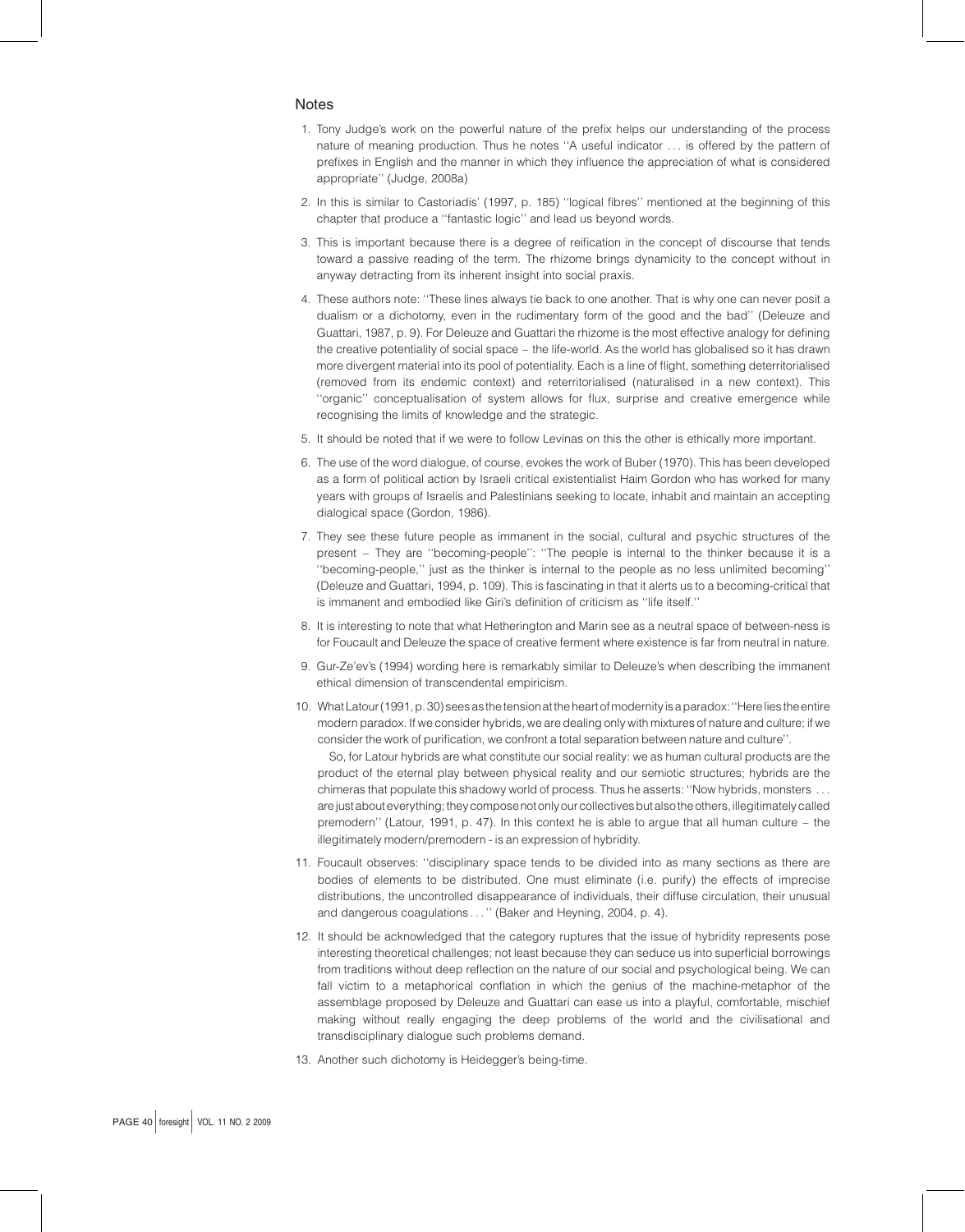## **References**

Adorno, T. (2000), ''Dialectic's very procedure is immanent critique'', in O'Connor, B. (Ed.), The Adorno Reader, Blackwell, Oxford.

Adorno, T.W. (1973), Negative Dialectics, Routledge, London, (trans. by Ashton, E.B.).

Albrecht-Crane, C. (2005), ''Style, stutter'', in Stivale, C.J. (Ed.), Gilles Deleuze: Key Concepts, Acumen, Chesham, pp. 121-30.

Arendt, H. (1958), The Human Condition, The University of Chicago Press, Chicago, IL.

Arendt, H. (1993), Between Past and Future, Penguin, London (originally published in 1954).

Baker, B. and Heyning, K.E. (Eds) (2004), Dangerous Coagulations? The Uses of Foucault in the Study of Education, Peter Lang, New York, NY.

Bernstein, J. (1991), The New Constellation, MIT Press, Cambridge, MA.

Buber, M. (1970), I and Thou, Simon and Schuster, New York, NY, (trans. by Kaufmann, W.).

Bussey, M. (2008), ''Where next for pedagogy? Critical agency in educational futures'', unpublished PhD, University of the Sunshine Coast, Maroochydore.

Butler, J. (2004), Precarious Life: The Powers of Mourning and Violence, Verso, London and New York, NY.

Castoriadis, C. (1997), World in Fragments: Writings on Politics, Society, Psychoanalysis, and the Imagination, Stanford University Press, Stanford, CA, (trans. by Curtis, D.A.).

Clarke, I.F. (1996), ''Twentieth century futures thinking: from amateurs to experts'', in Slaughter, R.S. (Ed.), The Knowledge Base of Futures Studies, Vol. 1, The Futures Study Centre (Foresight International), Melbourne, pp. 3-13.

Dallmayr, F. (2002), Dialogue among Civilizations: Some Exemplary Voices, Palgrave Macmillan, New York, NY.

Deleuze, G. (2006), Two Regimes of Madness: Texts and Interviews 1975-1995, Semiotext(e), Los Angeles, CA.

Deleuze, G. and Guattari, F. (1987), A Thousand Plateaus: Capitalism and Schizophrenia, Continuum, London and New York, NY, (trans. by Massumi, B.).

Deleuze, G. and Guattari, F. (1994), What Is Philosophy?, Columbia University Press, New York, NY.

Dewey, J. (1938), Experience and Education, Touchstone, New York, NY.

Foucault, M. (1986), ''Of other spaces'', Diacritics, Vol. 16 No. 1, pp. 22-7.

Freire, P. (1972), Pedagogy of the Oppressed, Penguin Books, London.

Giri, A.K. (2006), New Horizons of Social Theory: Conversations, Transformations and Beyond, Rawat Publications, Jaipur.

Gordon, H. (1986), Dance, Dialogue, and Despair: Existentialist Philosophy and Education for Peace in Israel, The University of Alabama Press, Tuscaloosa, AL.

Gough, N. (2007), ''Changing planes: rhizosemiotic play in transnational curriculum inquiry'', Studies in the Philosophy of Education, Vol. 26, pp. 279-94.

Gough, N. and Price, L. (2004), ''Rewording the world: poststructuralism, deconstruction and the 'real' in environmental education'', South African Journal of Environmental Education, Vol. 21, pp. 23-36.

Guha, R. (2002), History at the Limit of World-History, Columbia University Press, New York, NY.

Gur Ze'ev, I. (2003), Destroying the Other's Collective Memory, Peter Lang, New York, NY.

Hattam, R. (2004), Awakening-Struggle: Towards a Buddhist Critical Theory, Post Pressed, Flaxton.

Hetherington, K. (1997), The Badlands of Modernity: Heterotopia and Social Ordering, Routledge, London and New York, NY.

Horkheimer, M. and Adorno, T.W. (1972), Dialectic of Enlightenment, Continuum, New York, NY, (trans. by Cumming, J.).

Inayatullah, S. (2008), ''Six pillars: futures thinking for transforming'', Foresight, Vol. 10 No. 1, pp. 4-24.

Judge, A. (2008a), ''Happiness and unhappiness through naysign and nescience: comprehending the essence of sustainability?'', Laetus in Praesens, October, available at: www.laetusinpraesens.org/ musings/nart.php